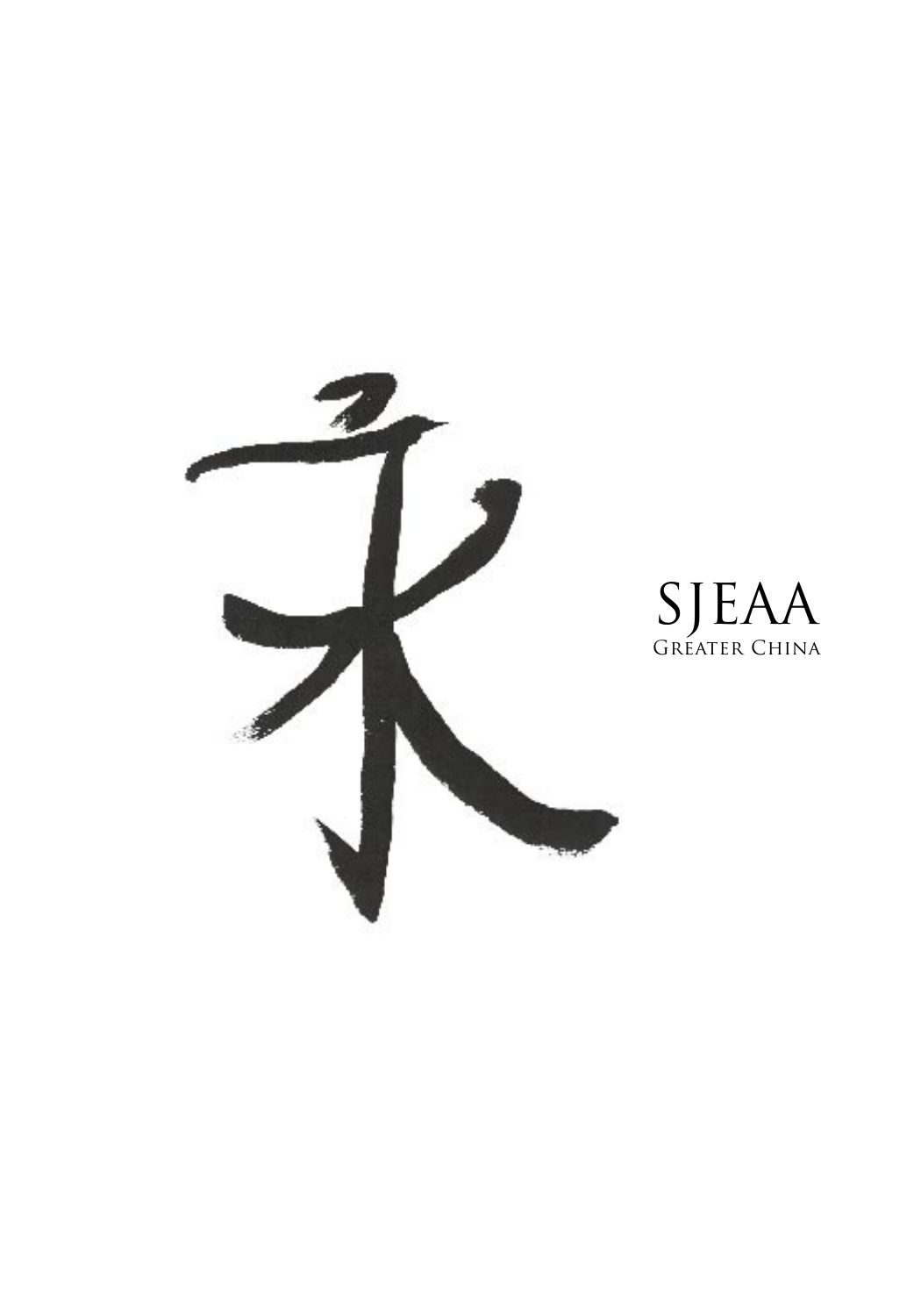# Forbidden Image

# *The 1996 Chinese Ban of the Fourteenth Dalai Lama's Image*

#### *Sarah Getzelman*

*Ohio State University*

*More than a decade has passed since the Chinese government banned the possession of images of the Fourteenth Dalai Lama within the Tibetan Autonomous Region. Images of the Dalai Lama, who currently lives in exile as the spiritual and political leader of the Tibetans, became highly accessible in the 1990s and held special meaning for Tibetans living under Communist domination. Faced with the growing stature of the Dalai Lama in the international community, including his 1989 Nobel Peace Prize, the People's Republic of China imposed a ban in 1996 on the possession of the exiled leader's image. This article details the political and social events that led to the ban, attempts to understand the Tibetan response, and evaluates the effectiveness of censorship as a method of achieving the objectives of the Chinese government.*

## *"Buddhism must conform to socialism, not socialism to Buddhism."1*

The visual image has long been recognized<br>as a source of powerful human<br>communication. Whether as a display<br>of religiosity, cultural unity, or personal spirituality, as a source of powerful human communication. Whether as a display of religiosity, cultural unity, or personal spirituality, images signal distinct and important messages to a community. In a relatively illiterate society they become all the more powerful.2 The image of the Dalai Lama has long been revered in Tibet. As a reincarnation of Avalokitesvara, the Dalai Lama acts as a living buddha, and his image is of great importance to practitioners. The role of the Dalai Lama, however, has changed drastically in the past century. The current and fourteenth Dalai Lama, Tenzin Gyatso, has gone beyond sectarian issues to unite the exiled community of Tibet.<sup>3</sup> It is this political role that has troubled the Chinese government, and prompted officials to prohibit the

possession of the Dalai Lama's image in 1996.

Initially, this display of political power seemed to come at an arbitrary date in Sino-Tibetan relations. The accession of Tibet (now known as the Tibetan Autonomous Region or TAR) into the People's Republic of China (PRC) was completed in 1959.4 After the death of Mao Zedong in 1976 and the subsequent end of the Cultural Revolution, rebel uprisings within China's borders, including those in Lhasa and Tiananmen Square, brought international attention to human rights issues in China. Thus, the question one might ask is why Chinese officials waited until 1996 to impose a policy banning images of the Fourteenth Dalai Lama.

The events leading up to the ban provide a clear context for the PRC's iconoclastic agenda.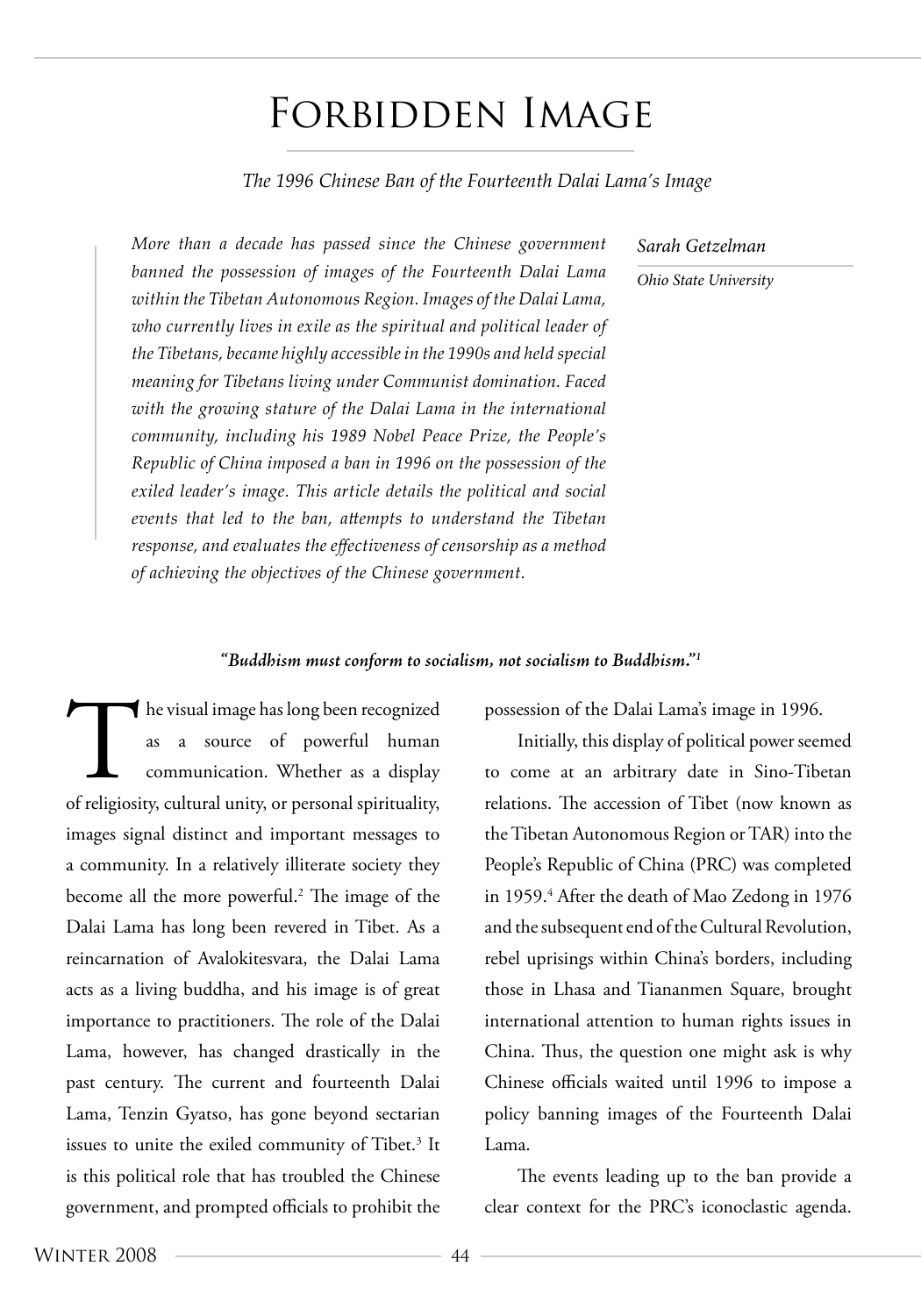After 35 years of political control, the Chinese authorities had become concerned by the rising popularity of the Dalai Lama in the West. The Dalai Lama was awarded the Nobel Peace Prize in 1989, which drew attention to the Tibetan cause and garnered sympathy and a new consciousness from the international community. Within the span of a few years, the Chinese government no longer viewed photographs of the Dalai Lama as personal mementos; rather, these images were seen as displays of solidarity amongst the 'separatist' Tibetan faction. Tenzin Gyatso's image became an entity distinct from any other Dalai Lama image. By owning a photograph of the Dalai Lama, a Tibetan might not only be professing his faith, but also objecting to the Chinese regime.<sup>5</sup>

As a result, the Chinese government perceived a need to repress such displays of solidarity and dissension. The timing of the ban suggests a connection between the continuation of the 1987 Anti-Splittist movement and the second wave of China's Strike Hard campaign in 1996, detailed in this paper.6 Though the latter decree is generally seen as a reaction to non-political crimes, specifically in China proper, the 'zero-tolerance' effect of the campaign has affected Tibetan political violators of the former edict as well. This paper seeks to provide a historical context for the eventual ban by examining the political and social events that led up to it and to evaluate the effectiveness of such censorship in meeting the Chinese objective.

# *Post-Mao Developments*

Political and social reformations in Tibet finally became possible after the death of Mao Zedong in 1976.<sup>7</sup> Chinese Communist Party

(CCP) leader Deng Xiaoping and other reformers under the newly reorganized government repressed propaganda measures against the Dalai Lama in place since 1959. In 1978, discussions between Beijing and the Tibetan Government in Exile led to the release of many political prisoners held captive since the Chinese invasion in 1959. An agreement was also reached by the Chinese government in 1979 allowing a delegation of the Dalai Lama along with his brother Lobsang Samten to visit Tibet and report to Dharamsala according to conditions outlined by the ruling Communist government. The Tibetan response to this delegation, however, may have unintentionally caused more paranoia in the minds of CCP leaders. Tibetans throughout the TAR greeted the delegation with cheers for the Dalai Lama's long life and shouts proclaiming Tibet's independence. A total of three delegations visited Tibet; the second was expelled and a fourth tour was planned but never executed.8 The Chinese authorities, perplexed by the continuing support for the Dalai Lama after 20 years of Communist rule, decided to pay a visit to the TAR.

CCP general secretary Hu Yaobang organized a fact-finding mission to the region in 1980. Hu's shock at the complete lack of infrastructure and economic devastation within Tibet led to a sixpoint reform policy.9 Though the policy was in line with general Party rules, certain measures were taken to ensure success with the distinct situation in Tibet. The result of this 1980 visit and revision of rules imposed during the Cultural Revolution was a newfound sense of cultural identity in Tibet. The early 1980s marked a period of economic growth and acceptance of certain religious practices by the CCP. Though not all religious freedoms were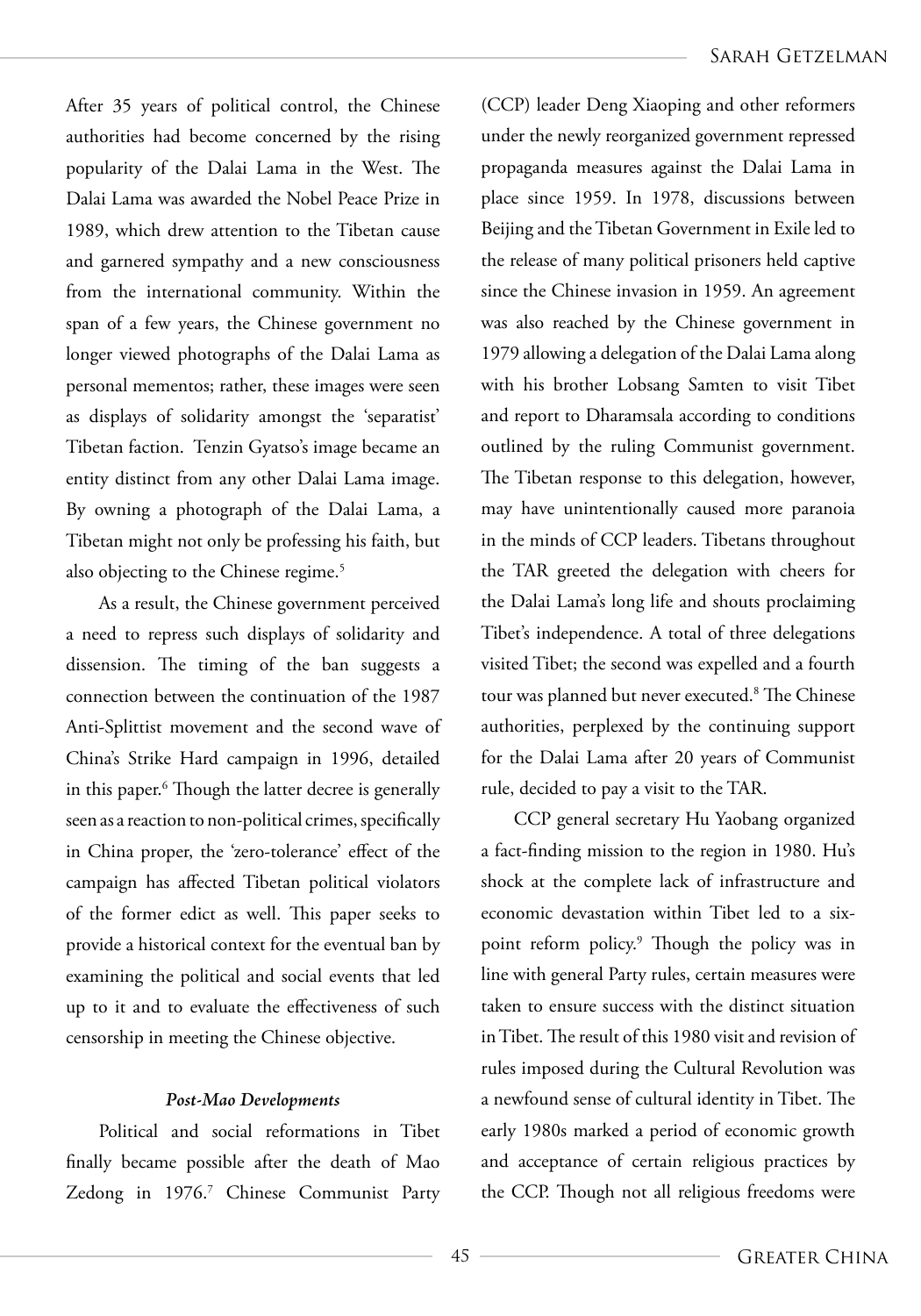granted, individual practice was allowed and even encouraged as a unique characteristic that could eventually be marketed by the Chinese to tourists. This period also marked the reopening of several monasteries, though again, the rules governing the monasteries changed from the pre-Chinese society. The number of monks allowed at each monastery was drastically reduced, the content allowed within the teachings was monitored, and most noticeably, a clear division between secular and religious rights was enforced.<sup>10</sup> Even with the new rules, many Tibetans gladly reclaimed their religious identities and openly arranged altars in their homes as well.

In 1985, Wu Jinghua, another reformer committed to a more open Tibet, became the secretary of the regional Communist Party in Tibet. Wu's careful consideration of Tibetan culture and his ability to secure foreign aid attracted much attention to Tibet, and the region was officially opened for tourism. Wu's liberal policies, though, would eventually be interpreted as a threat by the conservative element within the Party. Both Hu Yaobang and Wu Jinghua were ousted from the Party in 1987 and 1988, respectively. The progressive nature of the Party in Tibet again succumbed to uncertainty as Hu Jintao was named the successor to Wu. Hu Jintao's political crackdown in Tibet exacerbated an already unstable social structure.

Additionally, the opening of Tibet to tourists in the early 1980s provided the Tibetan people with a network of information. The Chinese government has cited this influx of outside ideas as fundamental to the uprisings that would follow. However, in his comprehensive evaluation of political protests in Tibet, Ronald Schwartz finds no evidence to support such claims that any uprising was rooted in either foreign reactionary ideas or directions from the Tibetan Government in Exile.<sup>11</sup> In order to tighten its control on the flow of information, the CCP confiscated any information determined to be reactionary or 'splittist.' This included documents like the United Nations Universal Declaration of Human Rights.<sup>12</sup>

#### *Tibetan Uprisings*

Between 1987 and 1992, 138 separate uprisings or incidents were reported.<sup>13</sup> The first began as a show of support for the work of the Dalai Lama when he presented the US Congressional Human Rights Caucus with a Five-Point Peace Plan in 1987.14 While the Dalai Lama was in the United States, the Chinese authorities executed two Tibetans accused of criminal activity. On September 27, 1987, the streets of Lhasa filled with political protesters for the first time since 1959. The Beijing Review linked the uprising to the influence of the West: "[the riot was] designed in faraway quarters as an echo to the Dalai Lama's separationist activities during his visits to the United States and Europe….[US support of these activities is] a gross violation of the norms of international relations and an act of interference in China's internal affairs."15

Several days later the Tibet Daily published a government notice announcing the new Anti-Splittist Campaign that remains in effect to this day. Three directives were clearly defined to notify the public that neither support for the Tibetan Government in Exile nor any opposition to the Party would be tolerated. The goal of this directive was to identify the 'troublemakers' of the group and prevent future uprisings at the Jokhang in the heart of Lhasa.16 Three phases of the campaign followed,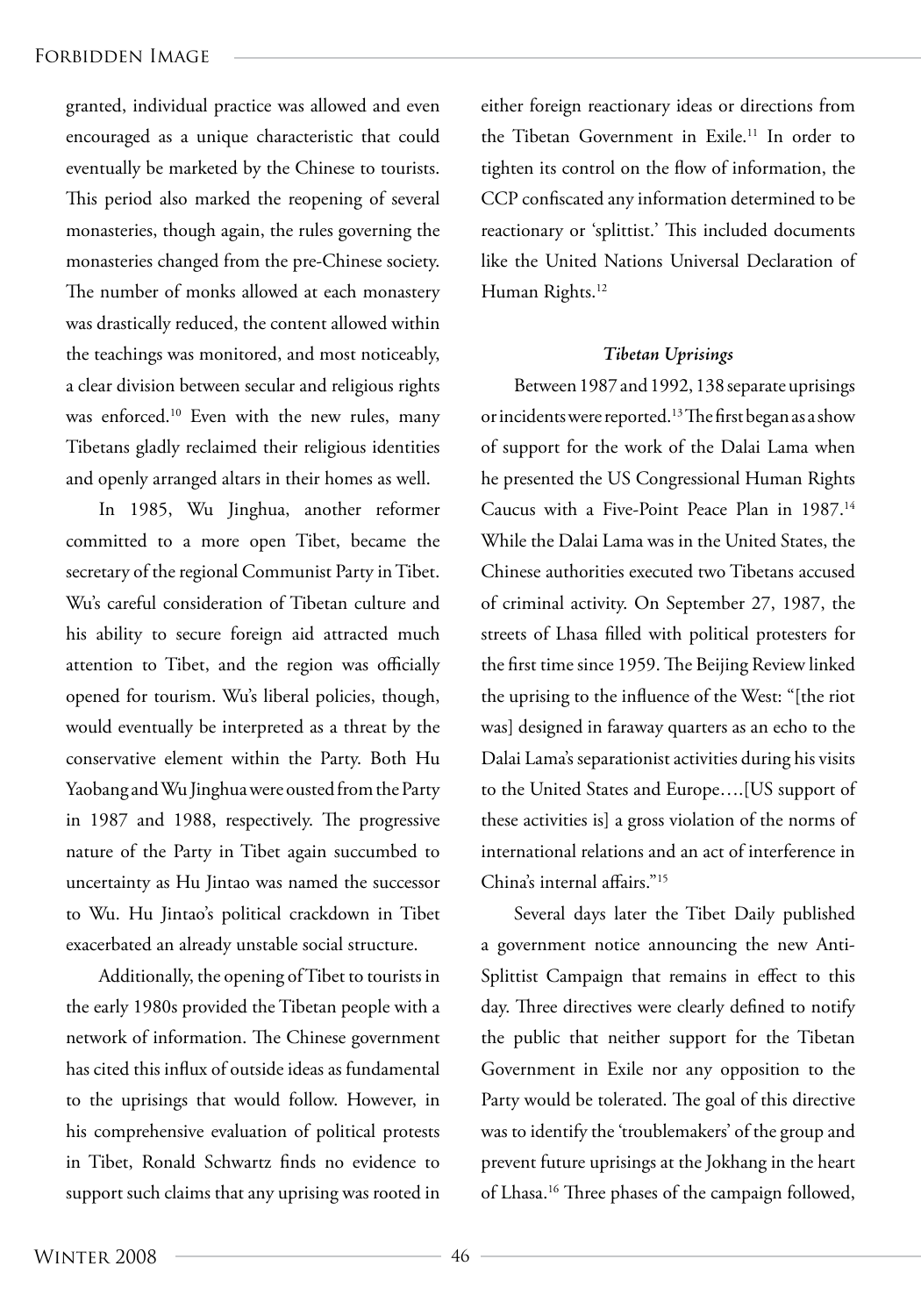with the final phase imposing martial law in Lhasa. The resulting ramifications were broad. Tibetans who had family members in India, specifically children in school there, were seen as political risks despite the fact that their ties to anyone in Dharamsala may have been quite tenuous. These otherwise innocent Tibetans had their rations for food and other subsidized goods cut off completely and their children were removed from registration lists that would have otherwise allowed them employment or education upon return to Tibet.<sup>17</sup>

In 1988, the Dalai Lama presented a proposal to the government in Beijing to end Tibet's quest for a return to independence. This proposal allowed China to sustain control of foreign and militaristic matters, while giving true autonomy to the TAR. Unfortunately, the Strasbourg Proposal, as it was called, was unfavorable with both factions. Many Tibetans in the exile community thought the agreement was too weak, and those on the Chinese side opposed giving Tibet independence due to the national unity established under Mao. In response to his critics, the Dalai Lama explained that his main goals had changed because of the severity of the issue. Instead, he now requested a reversal of the Han population transfer policy, and more importantly, a cessation of the killings occurring during the series of uprisings.<sup>18</sup> In December of that year, two days after another uprising, the Chinese People's Political Consultative Conference (CPPCC) announced that "what had happened on 10 December had happened before and it might happen again. In every case it will be dealt with the same way, the demonstrators will be shot. This is the policy of the central committee in Beijing."<sup>19</sup>

By 1990, a new wave of religious intolerance

had begun. Ten years after Hu Yaobang's significant visit to Tibet, the Chinese authorities ordered four tanks to the square in front of the Jokhang. The symbolism of this move was clear--the streets of Lhasa had been free of such restrictions since the end of the Cultural Revolution.<sup>20</sup> Due to the severe restrictions on foreigners, there were just eleven visitors present during this time of martial law.<sup>21</sup> The Jokhang continued to serve as the heart of the political and religious fight between the Tibetans and the People's Armed Police, a division of the People's Liberation Army.<sup>22</sup> Just one year earlier, members of the Chinese military had stationed themselves in front of the temple, aiming rocket launchers toward the building.<sup>23</sup>

Though personal devotion had previously not been viewed as a threat, the Chinese authorities now relegated independent Buddhist acts to a manifestation of a solidarity faction. The government began to realize the problems with restricting political independence, yet at the same time allowing for other independent freedoms, namely Buddhist religious practices. Two of the more ubiquitous practices to be banned included the burning of juniper incense and the throwing of tsampa or barley flour. One of the more physical displays of support for the Dalai Lama included these practices in 1989, six days after the Tibetan leader received the Nobel Peace Prize. By circling the Jokhang and repeatedly throwing tsampa, the Tibetans were—to the ignorance of the Chinese guards on duty—showing support for the international award winner. One Tibetan described the gathering: "We threw tsampa at each other and at the soldiers and the police for hours before they realized why we were doing it…then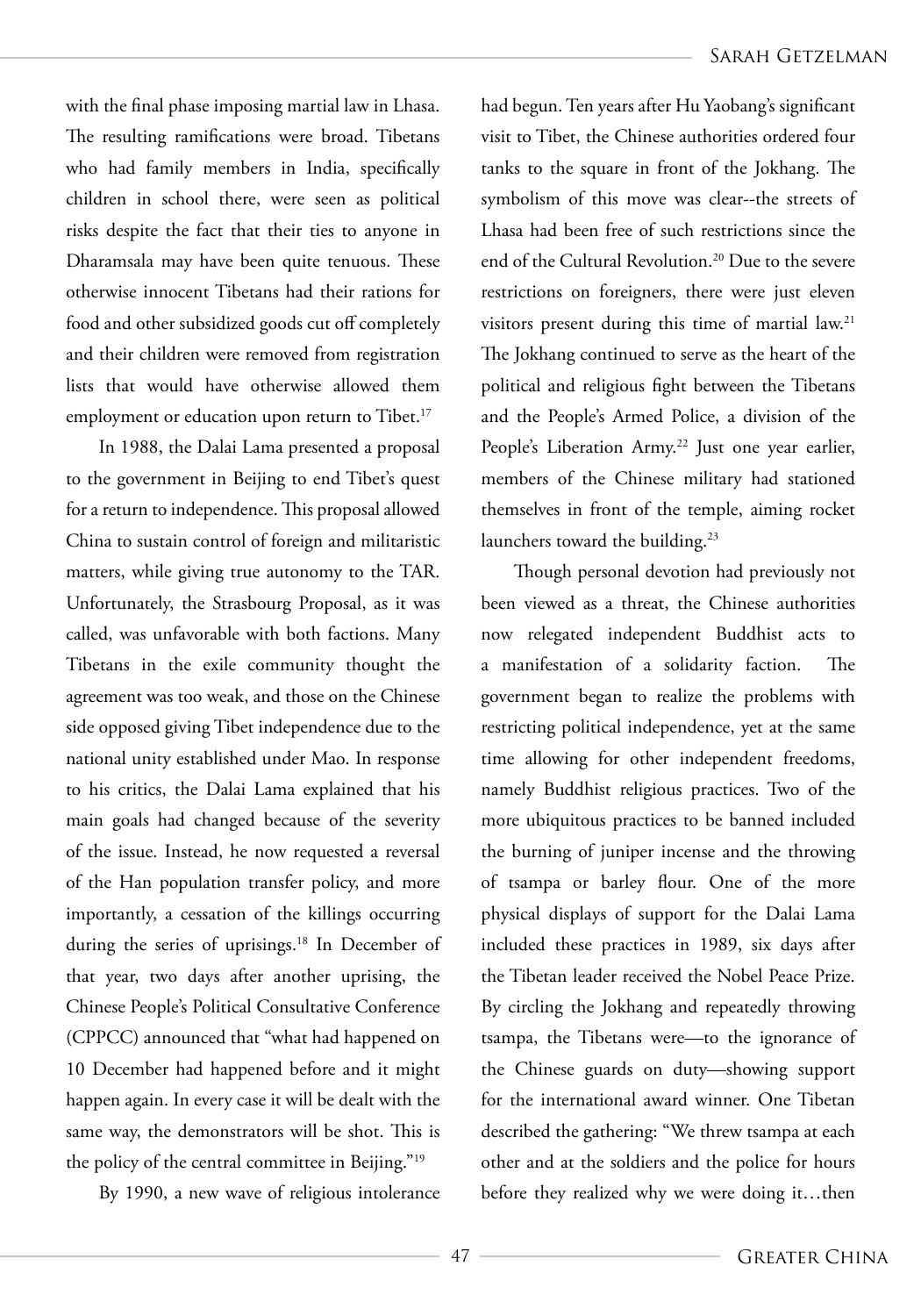the PLA went searching for Tibetans with bags of tsampa and flour-covered fingers."<sup>24</sup> Those arrested for throwing tsampa were subject to three years in prison.

The Dalai Lama continued to focus his efforts towards US policymakers in Washington. President George Bush signed a bill with amendments promoting Tibetan language radio broadcasts and reserving one million dollars for Tibetan refugee scholarships.25 In 1990, Congress declared May 13th the National Day in Support for Freedom and Human Rights in China and Tibet. Martial law was lifted from Tibet a few months later and tourists returned to Lhasa. George Bush's opposition to Chinese policy and reforms manifested a new strategic support for the Dalai Lama and his proposals. For example, in October 1991, Bush signed a State Department Authorization Act including the statement:

*That it is the sense of Congress that Tibet, including those areas incorporated into the Chinese provinces of Sichuan, Yunnan, Gansu, and Qinghai, is an occupied country under established principles of international law whose true representatives are the Dalai Lama and the Tibetan Government in Exile as recognized by the Tibetan people.26*

On the heels of this declaration, the Dalai Lama requested a trip to his homeland to speak with the Tibetan people about the situation there and possible negotiations; Beijing refused.27 By 1995, the Chinese government orchestrated aggressive attacks against the Dalai Lama, which appeared regularly in national newspapers. An article in Zhongguo Xizang condemned the 'Dalai clique,'28 criticized the 'guise' of the human rights movement, and argued that the Tibetan independence movement would be much weaker if the Dalai Lama were no

longer around.<sup>29</sup>

#### *The Strike Hard Campaign*

The 1983 Strike Hard Campaign focused on criminal activity in China proper. It vowed to provide "severe and speedy punishment" to all offenders.30 Soon after, Amnesty International questioned the CCP's protection of human rights in a system with no fair trials in place. According to these reports, defendants could be tried without warning, without the assistance of legal counsel, and without knowledge of the crime with which they were accused. The campaign also allowed courts at the provincial level to approve death sentences and executions to be carried out immediately.<sup>31</sup> Though the 1983 campaign did not apparently affect the TAR, the second incarnation of the program would prove to be a catalyst in the breakdown of Sino-Tibetan relations in 1996.

The second Strike Hard Campaign, equally dismissive of fair trials in favor of swift punishment, reappeared thirteen years after the initial program. On April 29, 1996, People's Daily, the official Party newspaper, called on judicial and public security personnel to "seriously adhere to the principle of severely and quickly punishing criminals."32 Although this second wave of the campaign was introduced into Tibet for less than four months, its impact, in accordance with the Anti-Splittist campaign, remains.<sup>33</sup> The correlation between the introduction of this zero tolerance policy and the prohibition of the Dalai Lama's image is clear-- Tibetans branded as 'splittist' were now targeted by the campaign.<sup>34</sup>

The second incarnation of Strike Hard undoubtedly came as a result of the Fourth Tibet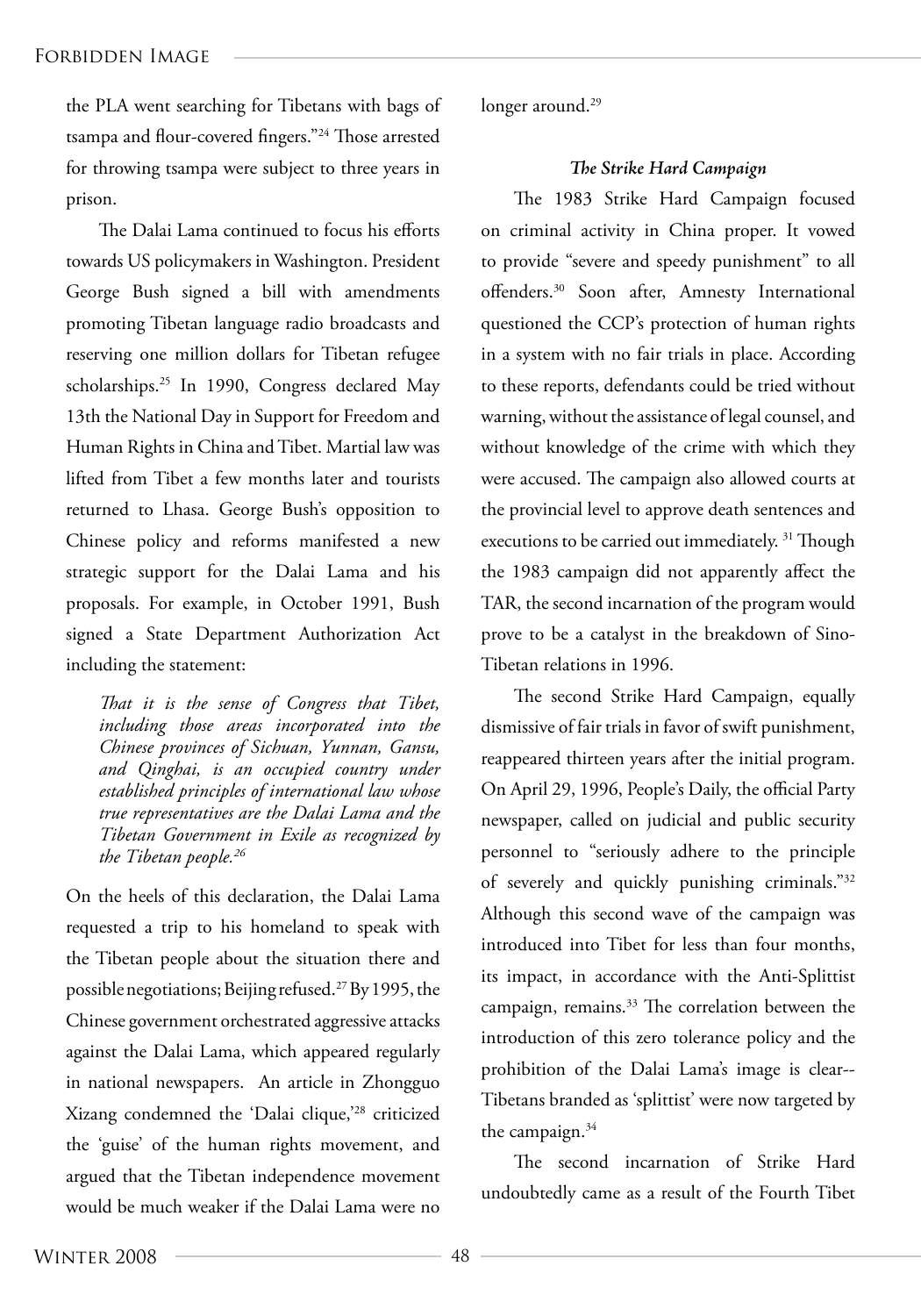Work Forum, yet another Party-led gathering of new reforms aimed at Tibet. Though the first two forums administered liberal policies to the region largely due to the influence of Hu Yaobang, the Third Work Forum criticized these decisions. By the Fourth Work Forum, the language used specifically referred to the Dalai Lama as the prime target of official attacks on splittism. Attention towards the Dalai Lama's activities intensified as an unnamed authority commented on the campaign: "[T]hose who make use of religion to interfere with administrative, judicial, martial, educational, and other social affairs, especially those who take advantage of religious reasons to split the country, must be severely cracked down upon according to law."35

The Dalai Lama became a major focus of Strike Hard as the Anti-Splittist movement added its Patriotic Re-education campaign. The intent of this campaign was to infiltrate the monasteries and nunneries—the sources of previous uprisings—and enforce a rejection of the Dalai Lama. In essence, the Chinese authorities subverted the legal problems with directly enforcing Strike Hard against political dissidents by introducing political reformation at the source of the problem. The oaths mandated by the Chinese Government were:

- 1. Agree to the historical unity of China and Tibet
- 2. Recognize the Chinese-appointed Panchen Lama
- 3. Deny Tibet would ever be independent
- 4. Denounce the Dalai Lama as a traitor or splittist
- 5. Declare opposition to separatism.36

The three major monasteries of the Gelug order—Drepung, Ganden, and Sera—received the majority of the focus from work groups assigned to reeducate all of the monks in Lhasa. The campaign was instituted "for the purpose of educating [monks] to oppose completely any activities aimed at splitting the motherland."37 Besides using this opportunity to physically remove images of the Dalai Lama from all public and private spaces in the monastery, the work cadres informed the monks that they also had to denounce the Dalai Lama as a 'splittist.' This demanded far too much from the monks; several left the monastery to return to their villages or escaped through Nepal. There is at least one account of a monk committing suicide rather than denounce the Dalai Lama. The monks that remained on diplomatic grounds agreed to some of the earlier Party arguments, though they were able to convince work teams that denouncing the Dalai Lama was inconsequential.

Progress made by the Dalai Lama began to lose momentum on the international stage and the Chinese gained an economic stronghold on several key countries. In 1993, the United States threatened sanctions against China unless a list of human rights violations was addressed. However, these rights were never addressed, and, by 1994, the US revoked its previous threats and renewed trade agreements with China.<sup>38</sup>

# *The Ban of the Image*

Politics and imagery are inextricably linked in the Chinese Communist tradition. The famous 1953 Dong Xiwen painting, The Founding Ceremony of China, had to be repainted three times to remove (literally, paint over) the political figures who fell out of favor with the Party. Though the Dalai Lama was never in favor with the Party,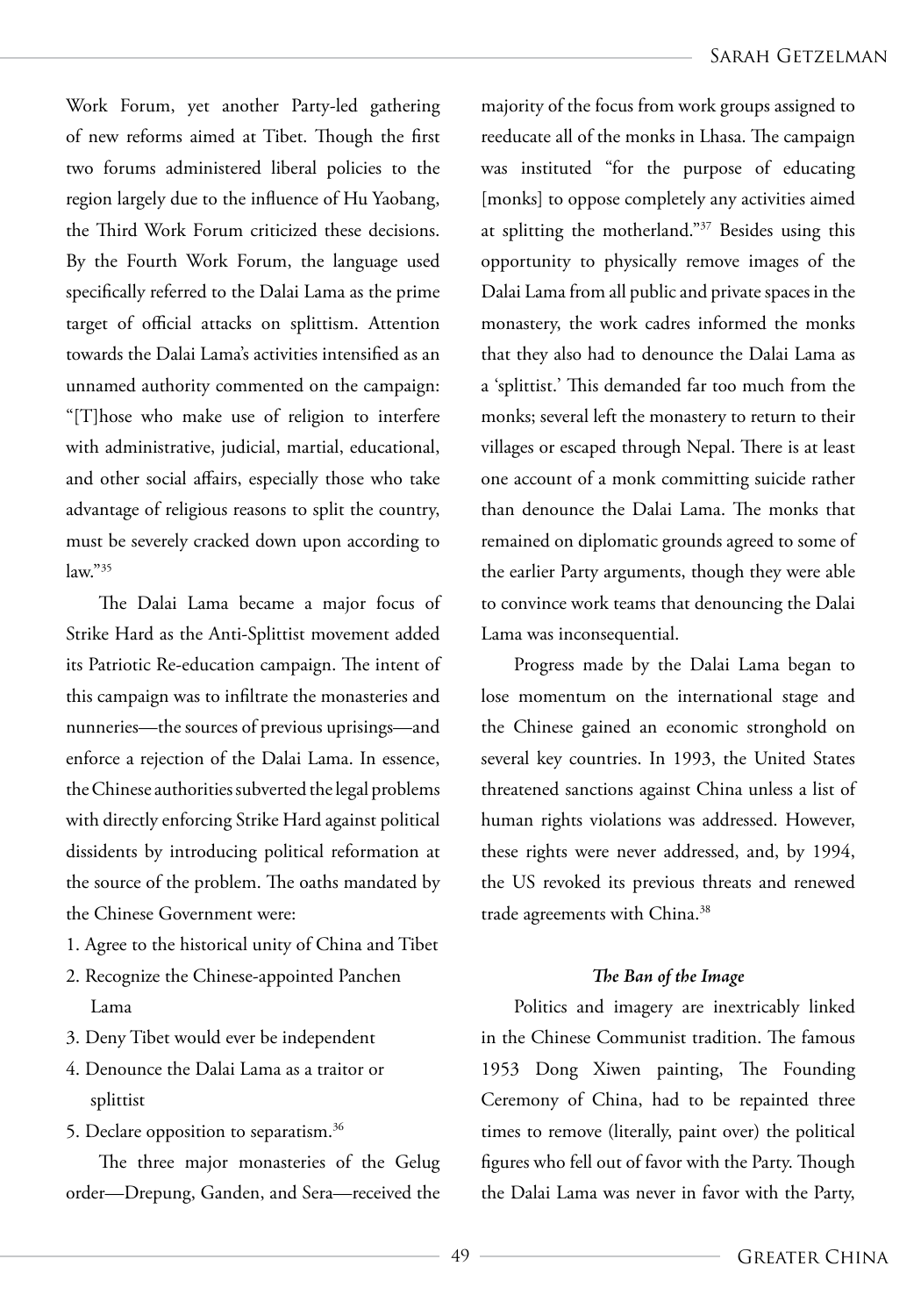his emerging international support and mere visual presence within the TAR became problematic for government officials. His image would be accordingly removed, though on a much larger scale than the repainted artwork.<sup>39</sup>

On April 5, 1996, Tibetan newspapers announced the absolute ban on all images of the Dalai Lama.<sup>40</sup> In a calculated move, officials decided to introduce the ban gradually. A group of enforcement officials visited public buildings in Lhasa on April 24th to further ensure enforcement of the ban. In May, the Anti-Dalai Lama Campaign set its sights on the schools within Tibet. On May 16th, all middle and secondary school children were informed that the possession of Dalai Lama images would no longer be permitted.<sup>41</sup> Official work teams arrived at several monasteries to ensure the ban was followed.

To a lesser degree, the ban had actually begun two years earlier with the enforced restriction of religious materials in TAR governmental offices. The Tibet Policy first changed after the Third Work Forum with the repeated message to officials that the Dalai Lama was a 'serpent's head' which must be 'chopped off' in order to kill the serpent.<sup>42</sup> The first stage of the anti-image agenda was enacted when all governmental officials within the TAR were completely banned from any displays of religious affiliation. This same time period brought about several new restrictions to be followed by the monasteries; the most severe repercussions were executed against those responsible for an image of the Dalai Lama on the premises.

The methods of relaying this information to the general public differed depending on location. In Shigatse, the second largest city in Tibet, public announcements were made on loudspeakers informing Tibetans that anyone with photos of the Dalai Lama would be required to surrender them to officials.43 Subsequent reports indicate that officials required several Tibetans to burn these images or trample on them in a manner not unlike practices from the Cultural Revolution. Additionally, the red cord often worn by Tibetan Buddhists (sungdu) was also banned, despite the fact that these cords are generally conferred upon practitioners by lamas in Buddhist ceremonies and do not imply a connection to the Dalai Lama. The ban of this additional display of religiosity pushed the Chinese agenda further toward the eventual removal of all religious practices deemed to be simultaneously political in nature.

The following is an excerpt from a Chinese governmental news media report in which the importance of harnessing the influence of the Dalai Lama was detailed:

*Tibetan journalists first face the challenge of and struggle against the Dalai clique in media airspace supported by hostile Western forces. In other words, our Tibetan journalists are faced with the living reality of class struggle on an international scale. Since we are fighting the Dalai clique, it is a life-and-death class struggle of infiltration versus anti-infiltration and subversion versus anti-subversion. The main infiltration means used by the Dalai clique is exploitation of media tools, and exploitation of certain Western media for propaganda and attacks against us.44*

The Chinese government's ban on all Dalai Lama images may have also been a reaction against the influence of foreigners. Prior to 1996, it was not uncommon to see tourists with pictures of the Dalai Lama and the Tibetan flag attached to their backpacks. The ban reinforced a break between what was otherwise a unifying visual image. After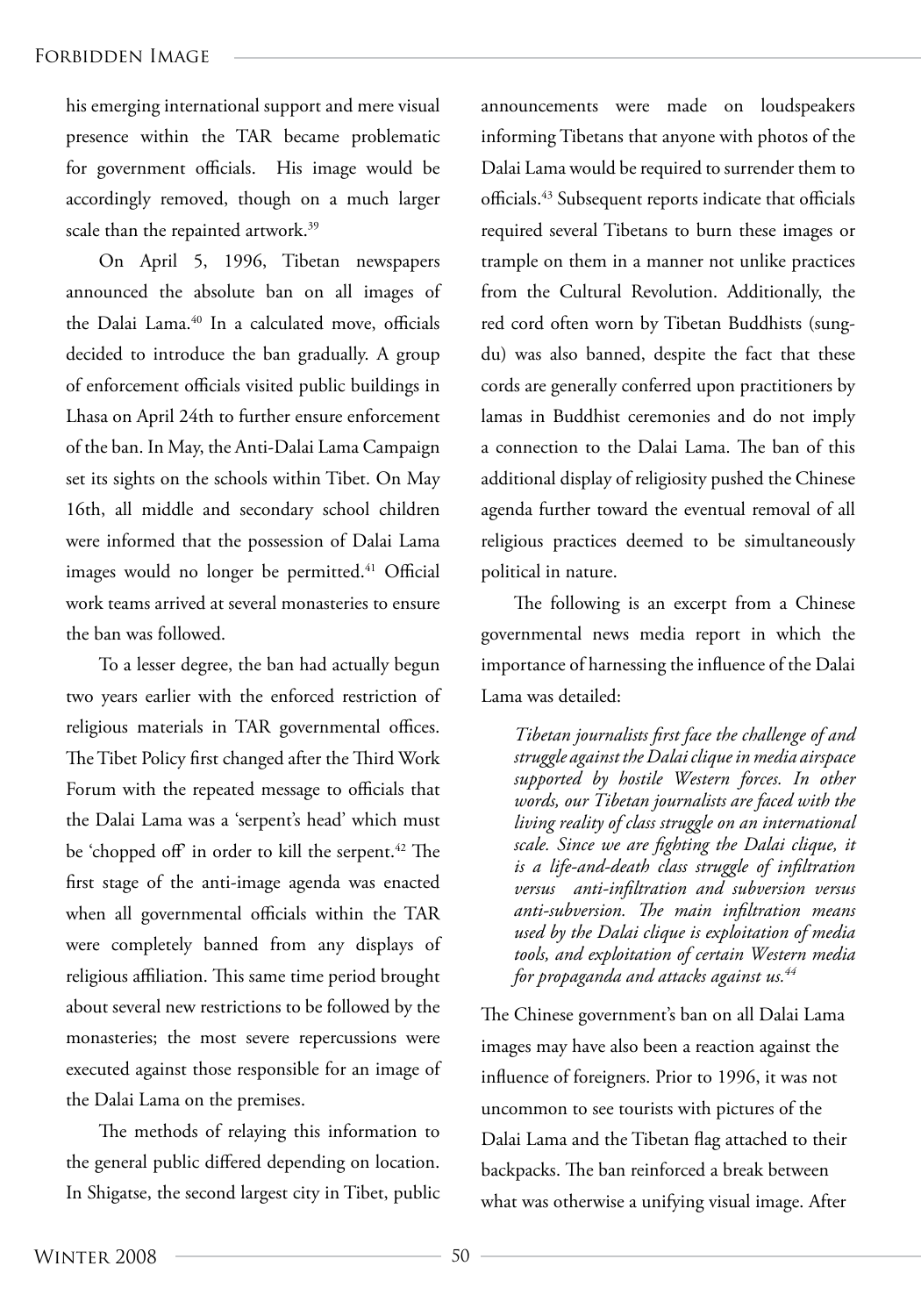the 1987 uprisings, the Party restricted travel for foreigners and posted a notice detailing the proper etiquette required of all visitors. This posting included many abstract rules, such as respecting state sovereignty. It also included a direct ban on photographing disturbances, most likely with the desire to prevent international attention toward the issue.45 The tourists who were arrested for involvement or association with the uprisings were strongly reminded of these restrictions.

For the several visitors who have been to Tibet in the last ten years, it is clear that there is no true freedom of religion. A true sense of freedom would include the ability to display images of the Dalai Lama. As a monk from Drepung stated, "Reciting om mani padme hum, visiting temples, and making offering to deities are not considered real freedom of religion."46 Though there are no longer any posters prescribing proper etiquette for tourists, those planning visits to the country undoubtedly read of the image ban in travel books. Lonely Planet bluntly states the rule: "It is currently illegal to bring into China pictures, books, videos or speeches of or by the Dalai Lama. Moreover, you may be placing the recipient of these in danger of a fine or jail sentence from the Chinese authorities. Pictures of the Dalai Lama with the Tibetan national flag are even 'more' illegal."47

# *Success?*

The Chinese and TAR officials apparently regard the past decade as a success, though they are still well aware of the threat posed by 'splittists.' A Chinese website details the benefits of programs such as the reeducation campaign citing Qamba Puncog, deputy head of the TAR Office for Patriotism Education for Lamaseries:

 Previously, many lamas lacked understanding of the reality and history of Tibetan society, an overwhelming majority of the lamas have now realized that Dalai Lama is not their spokesman, nor their spiritual leader but the head of the clique which always seeks to split up China and hinder construction of a normal order in Tibetan Buddhism or Lamaism.<sup>48</sup>

Reports of dissidence from both individuals and monastic communities surfaced.<sup>49</sup> In November of 1996, World Tibet Network News reported an article titled "Artist Found Traumatized After Alleged Torture."50 In a chilling account, the article describes the punishment endured by artist Yungdrung. As a specialist of Dalai Lama portraiture, Yungdrung was a clear target for authorities newly persecuting those possessing images of Tenzin Gyatso. The painter was held in custody for 58 days, after which he was found barely conscious and in a state of severe shock in a public toilet near the Barkhor. According to unnamed sources, police raided the artist's house and confiscated all of the offending paintings.<sup>51</sup>

It is impossible to ascertain the extent to which individual artists were sought after and punished. The incidents reported at the major monasteries of Lhasa—Sera, Drepung, and Ramoche—provide insight into the severity of the issue, though each community responded with different measures.<sup>52</sup>

On May 7, 1996, the majority of the monks at nearby Ganden monastery chose to refuse cooperation with government officials. Rather than sign documents denouncing the Dalai Lama, these monks either returned to their villages or attempted escape through the Himalayas. Some of the monks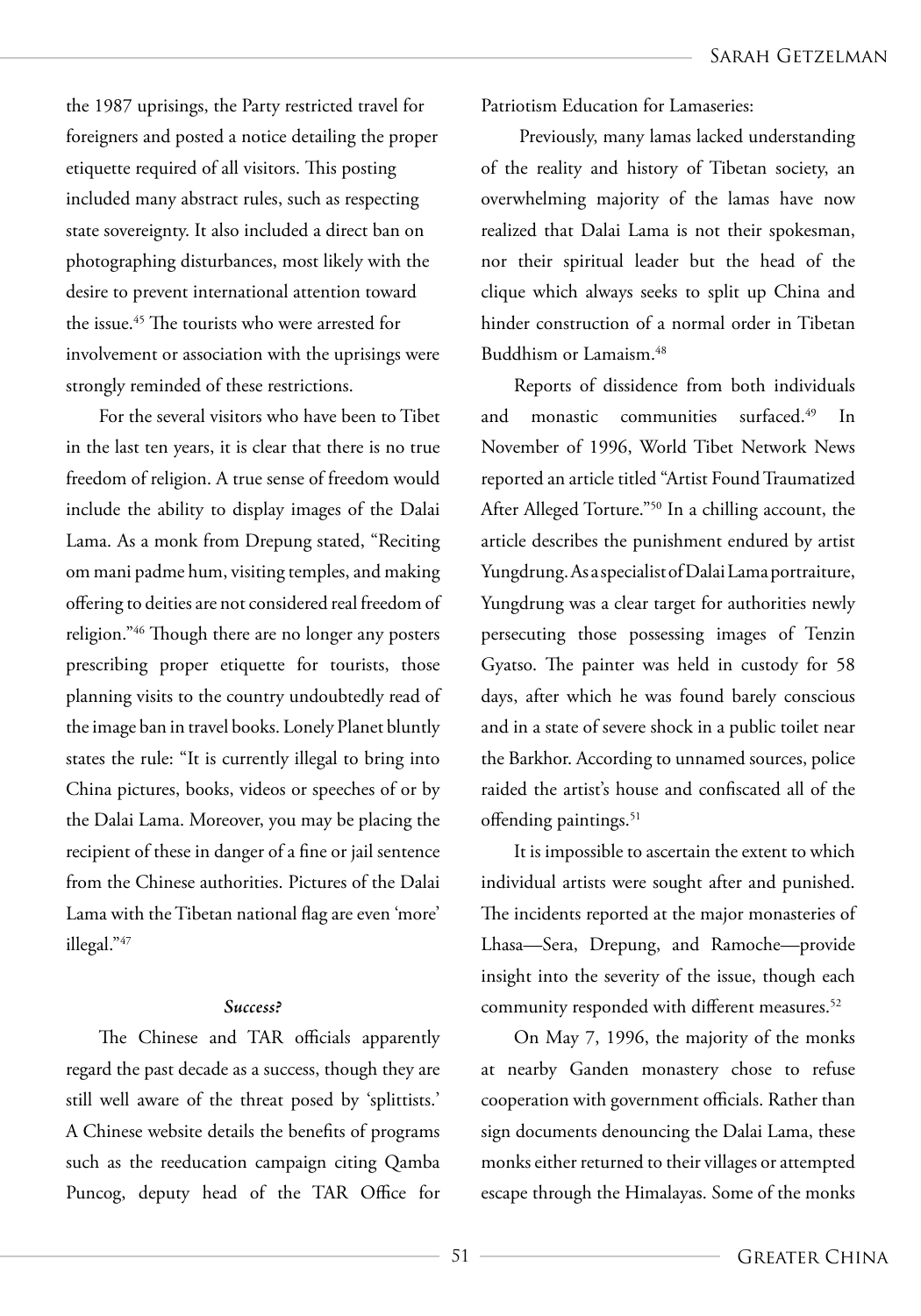were arrested, though the numbers cited vary from 7 to 70.45 There were also reports of gunfire during this incident that were perhaps the possible cause of death of two monks and numerous injuries. Only a handful, the eldest and youngest of the 500 monks from Ganden remained. Just an hour outside of Lhasa, Ganden monastery was once again deprived of its pre-Communist status as a major Tibetan Buddhist monastery.53 Though Ganden was officially closed to foreigners, the Tibet issue was already prominent on the international stage.

In 1997, Washington again turned its attention to Tibetan matters when Madeleine Albright announced to congressional leaders the intention of the Clinton administration to create a specific Tibetan affairs position within the State Department. The US State Department Report on China clearly acknowledges the incidents of the preceding years.<sup>54</sup> Besides reporting on human rights violations, the report mentions the ban on the Dalai Lama image, and cites the use of house-tohouse searches by government officials.<sup>55</sup> The report also details the Patriotic Re-education campaign and notes "Hundreds of officials participated in the campaign, during which monks were forced to attend sessions on law, patriotism, and support for national unity and were coerced to sign statements criticizing the Dalai Lama."56

## *Conclusion*

Ten years have passed since the umbrella ban on all images of Tenzin Gyatso in Tibet. Have the Chinese authorities achieved their goal? If the objective was to lessen outward signs of independence, then it has been a success. If the goal was to stop Tibetans from unifying under their political and religious leader, the Chinese authorities have underestimated the Tibetans.

During a recent visit to Tibet, I noted numerous instances of people surreptitiously defying the ban.<sup>57</sup> I spotted one monk working on a painting, and though he was initially hesitant as I approached, he quickly showed me a painting sitting next to him—a portrait of the Dalai Lama. I was allowed to enter his living quarters where another image of the Dalai Lama was displayed prominently in the center of the room. The risk involved in creating such images is obviously great. However, the importance of practicing one's faith seems to have superseded the Chinese government's policies. Thus, the Tibetans continue to create and possess images of the Fourteenth Dalai Lama.<sup>58</sup>

On September 13, 2006, US Congress passed a bill awarding the Dalai Lama the Congressional Gold Medal, the highest civilian honor in the nation. Across party lines, the Senate and the House supported the bill originally proposed by Senators Dianne Feinstein and Craig Thomas as well as House Representatives Ileana Ros-Lehtinen and Tom Lantos. A spokesman for China's Foreign Ministry immediately criticized the decision, saying it "seriously interferes with China's internal affairs and damages China-US relations….We express our strong dissatisfaction and firm opposition."59

The Dalai Lama will most likely accept the medal in person during his next visit to Washington, tentatively planned for October 2007. This event is coincidentally scheduled twenty years after the first uprisings in Lhasa took place when Tibetans first learned of the Dalai Lama's address to the Senate. Undoubtedly, the Chinese authorities will realize the significance of the date and have reinforcements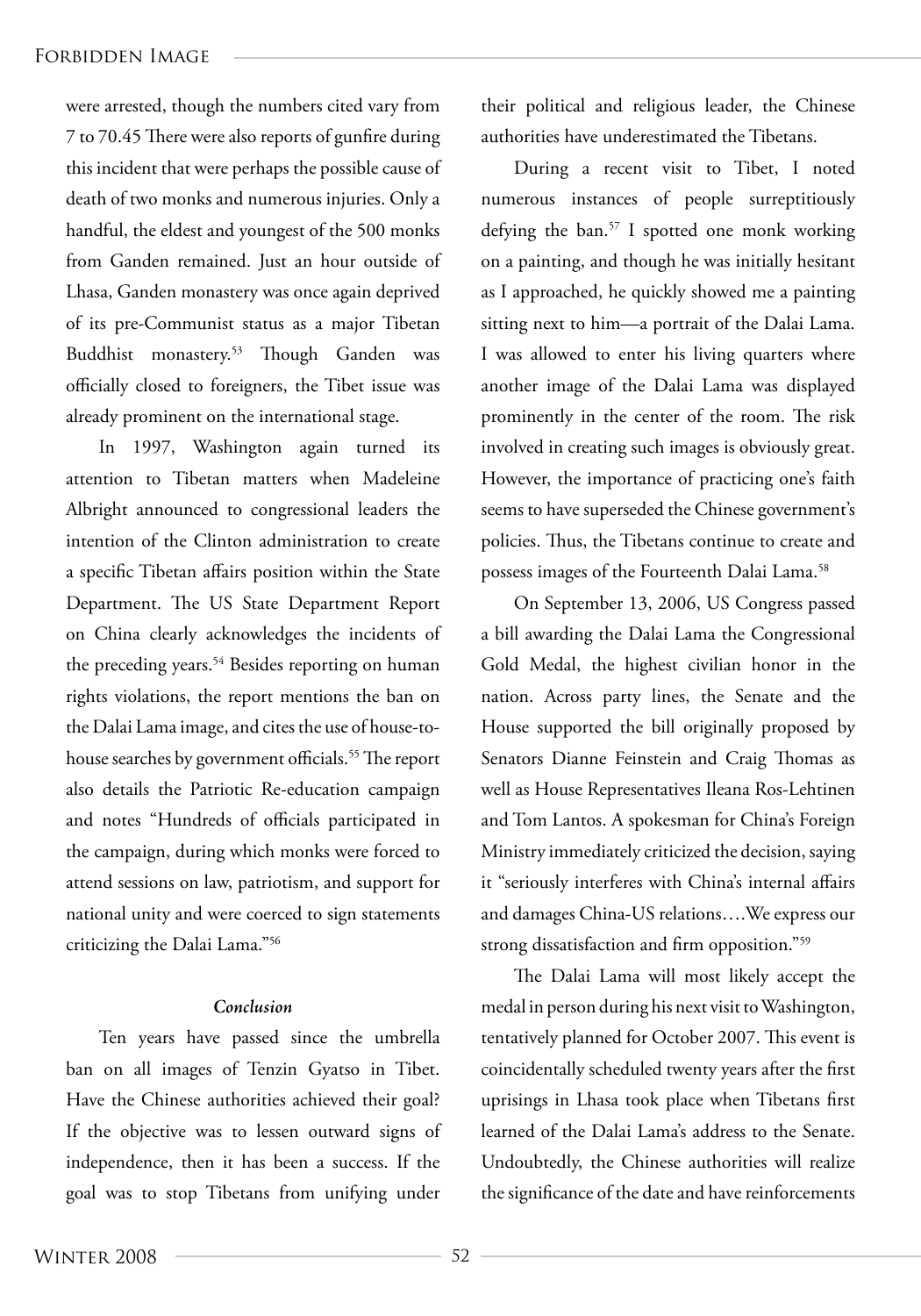ready in Lhasa. Regardless of the potential threat, Tenzin Gyatso's message of hope and perseverance continues to thrive in the minds of many Tibetans,

awaiting a time in history when at least the photographs, if not the leader, can return.



#### **ENDNOTES**

- 1 From a November 1996 Tibet Daily newspaper as cited in the 1997 US State Department Report on China-Tibet.
- 2 Tom A. Grunfeld, *The Making of Modern Tibet* (Armonk, New York: M.E. Sharpe Inc., 1996), 226. In a 1990 census, 44.43 percent of Tibetans over 15 years old and 79 percent of women of childbearing age were illiterate. Only 18.6 percent of Tibetans attended primary school, with the numbers for further educational experience reported as minimal.
- 3 Donald Lopez, *Prisoners of Shangri-La: Tibetan Buddhism and the West* (Chicago: University of Chicago Press, 1998), 181-207. The role of the Dalai Lama in the past fifty years has been much different than any previous incarnation. As an international hero, Tenzin Gyatso is forced to make many decisions his predecessors could not have possible foreseen; specifically, he has become a unifying force for an otherwise quite diverse population of Tibetans. The concept of 'nationality', discussed at length by Donald Lopez in Prisoners of Shangri-La, did not exist in Tibet. Though the Dalai Lama's role is traditionally largely spiritual (relying on the Kashag for many political decisions), Tenzin Gyatso now epitomizes a political symbol of Tibet.
- 4 There are several boundary distinctions between the cultural region referred to as 'Tibet' and the political area known as the 'Tibetan Autonomous Region.' For the purposes of this paper, I have used the terms Tibet and TAR interchangeably to emphasize the Chinese political role.
- 5 It is difficult to ascertain information regarding the popularity of the current Dalai Lama's image before the ban. Certainly, the photographs became much desired after 1996. On a recent trip to Tibet, I was often asked for an image of the leader. These requests indicate the continuing quest of Tibetans to practice their religious beliefs and possess a sense of unity with each other.
- 6 The movements known as Anti-Splittist and Strike Hard are sometimes referred to in quotation marks (i.e. "Anti-Splittist") as a reminder to the reader that the translations from Chinese differ according to source. I have omitted these marks as an attempt to further validate the phrasing of the movements.
- 7 Robert Barnett, *Lhasa: Streets with Memories* (New York: Columbia University Press, 2006), 151. Barnett mentions an interesting theory regarding the death of Mao and rise of the Dalai Lama's popularity surmised by Chinese intellectual Wang Lixiong. Wang writes of the effective policies within Tibet as related to the living deity that Mao had become; that is to say, the Tibetans replaced one god the Dalai Lama with another. After the death of Mao, the Tibetans again turned to the Dalai Lama to fulfill this centuries-old dependence on a central figure: "Only Mao had succeeded in dissolving the religious and ethnic unity of the Tibetans, by introducing the element of class struggle. Renouncing this without creating any new ideology has left a vacuum that can only be filled by a combination of lamaist tradition and ethnic nationalism."
- 8 Ronald D. Schwartz, *Circle of Protest: Political Ritual in the Tibetan Uprising* (New York: Columbia University Press, 1994), 14. Schwartz describes the political tension that surrounded these missions, though the specific reasons behind the success/failure of each delegation are omitted. One can surmise that the trips were deemed unsuccessful by the Chinese Party leaders, as the Party Secretary for Tibet, Ren Rong, was fired shortly thereafter.
- 9 Ibid., 15. The policy as cited in Schwartz: "1. To exercise national autonomy in the region fully that is to say, to let Tibetans really be the masters of their own lives. 2. A commitment by the Central Government to relieve and reduce burdens on the people, exempting them from agricultural and animal husbandry tax over the next three to five years in order to allow the Tibetan people a chance to recover. 3. To adopt a special policy to revive the Tibetan economy, including the adoption of a system of private economy in line with Tibetan circumstances. Nationwide this initiative was developed into the economic (household) responsibility system. 4. To make great efforts to develop agriculture and animal husbandry as well as the manufacture of consumer goods, in order to promote economic prosperity and enrich people's lives. 5. To make efforts to develop Tibetan science, culture and education, and to prepare for the establishing of the University of Tibet. 6. To implement the policy on minority nationality cadres correctly, to strengthen the unity between the Han and Tibetan cadres, and to transfer a large quantity of Chinese cadres who had worked in Tibet for many years back to the interior."
- 10 Prior to 1959, the monasteries in Tibet were largely involved with political decisions. Secular and spiritual issues were not divided; hence, the role of the Dalai Lama remains a conflation of the two. The arrival of the Communist Party marked the end of monastic secular authority.
- 11 Schwartz, 7.
- 12 Ibid., 8.
- 13 Ibid., 186. The majority of these uprisings occurred at the Jokhang. Generally, on a pre-determined date, a group of monks from one of the nearby monasteries would peacefully circumambulate the Jokhang, gradually gaining other Tibetan protesters (many of the younger generation) as the circuit continued. Schwartz details several of these events in Circle of Protest.
- 14 Grunfeld, 232. The Five Point Peace Plan:
	- 1. Tibet to be a zone of peace
		- 2. An abandonment of Chinese migration to Tibet
		- 3. Respect for human rights and democratic freedoms
		- 4. Respect for the environment
		- 5. Negotiations on the future status of Tibet.
- 15 Allen Carlson, *Beijing's Tibet Policy: Securing Sovereignty and Legitimacy* (Washington: East-West Center, 2004), 23.
- 16 The Jokhang is the most sacred Buddhist temple in Tibet. Practitioners believe the Buddha image in this building is the Jowo statue. This most revered object was brought to Lhasa in the seventh century by the Tibetan king's Chinese wife. The Jokhang is in the center of the Barkhor—the circumambulatory path traveled by Tibetans and the location of most of the uprisings.
- 17 Schwartz, 53.
- 18 Barnett, *Resistance and Reform in Tibet*, 203. Another point of contention between the Dalai Lama and the Chinese Government would arise in 1989. In January, the Panchen Lama spoke to Communist Party members in Shigatse, somewhat uncharacteristically challenging the benefits of development under Party members. Though the Panchen Lama was generally viewed as more sympathetic to the economic desires of the Chinese government, this speech may have antagonized the wrong people. Five days after his speech, the Panchen Lama unexpectedly died under dubious conditions. Six years after his death, the Panchen Lama remained a controversial figure as the Tibetan Government in Exile and Chinese authorities debated the true reincarnation.
- 19 Schwartz, 143.
- 20 It is interesting to note the tendency of the Chinese government to hold religious celebrations (again, in an attempt at partial tolerance) at the Norbulingka. The Norbulingka is generally regarded by Tibetans as the more secular of the two palaces of the Dalai Lama (the Potala being the sacred). The degree to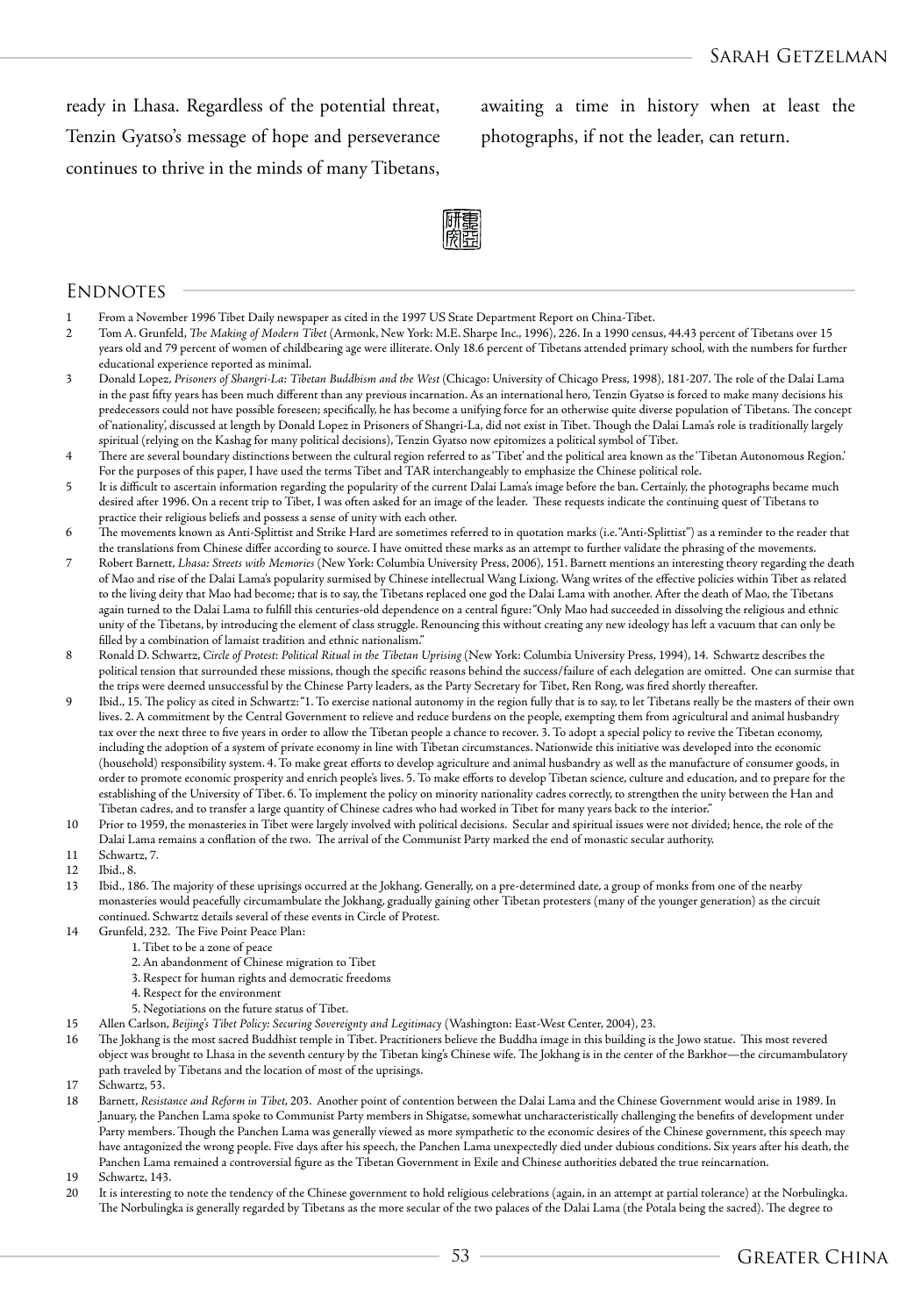which the Chinese have been successful seems irrelevant to the practitioners. Though the annual yogurt festival and official gatherings are conducted at the summer residence, it is the Jokhang that remains the heart of the city.

- 21 Barnett, *Resistance and Reform in Tibet*, 239.
- 22 Schwartz, 86.<br>23 Barnett, Resis
- 23 Barnett, *Resistance and Reform in Tibet*, 243.
- 24 Ibid., 251.<br>25 Grunfeld.
- 25 Grunfeld, 237.<br>26 Ibid. 238
- 26 Ibid., 238.
- 27 Carlson, 34. The end of the Cold War added additional focus to the Communist country. Ties between the Dalai Lama and Washington remained intact with the departure of George Bush and the arrival of the new Clinton administration. Upon reflection of these two years, one party official in Beijing stated: "Yes, we placed a stronger emphasis on state sovereignty over Tibet in 1991 and 1992. The rest of the world changed at this time, and it was clear to us that the US was starting to challenge China on Tibet to an extent that it hadn't since the end of CIA involvement in the region in the 1970's."
- 28 Schwartz, 58. A monk who fled Drepung in 1988 recounted the response of monks to a Chinese radio announcement against the Dalai clique: "The monks spoke against this, saying: 'It's not the Dalai clique, but Chinese beating corpses (the joke in Tibetan plays on ru tshogs =clique, but ro dzhog =beating a corpse)."
- 29 Ibid., 37.
- 30 BBC Summary of World Broadcasts, April 30 1996 as cited in "'Strike Hard' Campaign: China's Crackdown on Political Dissidents," (TCHRD) <http:// www.tchrd.org/publications/topical\_reports/strike\_hard-2004/strike\_hard-2004.pdf>
- 31 1996 Amnesty International Report as cited on "'Strike Hard' Campaign," 5.
- 32 "Strike Hard Campaign," 4.
- 33 Ibid., 8.
- 34 Ibid., 24. The three major points of Strike Hard (as cited in "Strike Hard Campaign,") are 1. Forceful Crackdown 2. The Severest of Capital Punishment 3. The Swiftest of Execution. The Party Secretary of Xinjiang discussed the need for this difference in his comment to the South China Morning Post: "The Strike Hard campaign is a national campaign and different regions have a different focus depending on their local situations. In Xinjiang, Strike Hard is aimed at burglars, thieves, and those participating in violent crimes. But [we also have] the separatists, religious extremists, and terrorists. These people are conspiring to jeopardize national security."
- 35 Ibid., 27. The 'Strike Hard' campaign would actually be launched a third time, shortly after September 11, 2001. Under the guise (and actual wording) of a 'War on Terror', the Chinese government arrested Tulku Tenzin Delek and Lobsang Dhondrup, the first Tibetans to be labeled 'terrorists.'
- 36 Ibid., 29.
- 37 Melvyn C. Goldstein, "The Revival of Monastic Life in Drepung Monastery," in *Buddhism in Contemporary Tibet: Religious Revival and Cultural Identity*, edited by Melvyn C. Goldstein and Matthew Kapstein (Berkeley: University of California Press, 1998), 48.
- 38 For more on US-China trade relations, see Brett C. Lippencott's "Ending the Confusion in US China Policy" April 18, 1994 <http://www.heritage.org/ Research/AsiaandthePacific/asb130.cfm>
- 39 There are numerous images of previous incarnations of the Dalai Lama throughout Tibet, though these images are seen as strictly religious by the CCP. Images of the Dalai Lama, current or previous, were regarded as emanations of compassion, the spiritual side of the Dalai Lama's role. Though the previous incarnations served as secular leaders for several centuries, their painted images do not invoke the same sentiment as that of the current exiled leader, and thus, do not pose the threat of being a visual symbol of unification.
- 40 The operations of the Chinese government follow a pattern difficult to trace: the announcement of the ban or order is made by the official to the media, this information is related to the people through the local newspapers, and the ban or order is enforced by lower ranking officials thereafter. Though the date of this newspaper ban is debated, April 5 is cited in "Artist Found Traumatized After Alleged Torture," World Tibet Network News (TIN), November 26, 1996, < http://www.tibet.ca.en/wtnarchive/1996/11/26\_1.html>. In Lhasa, a Tibetan commented on the ban to a member of the Tibetan Information Network: "This act has made us feel resentful, and deep ill feeling has been surfacing amongst Tibetans here." "Anti-Dalai Lama Campaign Shifts to Schools," World Tibet Network News (TIN), May 20, 1996, <http://www.tibet.ca.en/wtnarchive/1996/5/20\_2.html>.
- 41 "Anti-Dalai Lama Campaign Shifts to Schools." An earlier ban of the Dalai Lama's image in schools was instated in 1986, though it seemed the photographs continued to be tolerated with no repercussions.
- 42 "China Strengthens Anti-Dalai Lama Campaign," as cited on Tibetan Centre for Human Rights and Democracy website, July 13, 2001, <http://www. tibetanliberation.org/antidalailamacampaign.html>.
- 43 "Anti-Dalai Lama Campaign in Full Swing," World Tibet Network News, December 8, 1994, <http://www.tibet.ca.en/wtnarchive/1994/12/8\_2.html>.
- 44 "Tibet Media Urged to Expose Dalai Lama's 'Plots'," Xizang Ribao (Chinese Government Official News Media), as cited on Tibetan Centre for Human Rights and Democracy website, November 13, 2000, < http://www.tibetanliberation.org/antidalailamacampaign.html>.
- 45 Schwartz, 41. Schwartz reproduces the foreign traveler warning: "1. We extend welcome to friends from the different countries in the World who come to our region for sightseeing, tour, visit, work, trade discussion and economic cooperation. 2. Whoever comes to our region must respect our State sovereignty, abide by the laws of our country. They are not allowed to interfere in internal affairs of our country and engage in activities that are incompatible with their status. 3. Foreigners are not allowed to crowd around watching and photographing the disturbances manipulated by a few splittists, and they should not do any distorted propaganda concerning disturbances, which is not in agreement with the facts. 4. In accordance with our laws we shall mete out punishment to the trouble-makers who stir up, support, and participate in the disturbance manipulated by a few splittists."
- 46 Schwartz, 73.
- 47 Bradley Mayhew and Michael Kohn, eds., *Lonely Planet: Tibet* (May 2005), 298.
- 48 "Education Improves Lamaseries' Administration," Xinhua News Agency, June 19, 2001, <www.china.org.cn/english/Tibet>.
- 49 "Anti-Dalai Lama Campaign Shifts to Schools."
- 50 "Artist Found Traumatized After Alleged Torture."
- 51 Ibid. The article further investigates the general role of the artist by interviewing the prominent Tibetan artist Gongkar Gyatso. Though the ban was not in effect in the 1980's, Gyatso discussed his fear of offending authorities: "In 1985 or '86 when for the first time I heard a cassette a (sic) speech by His Holiness, then I got a very good feeling about him, and I thought about doing a portrait of him. But we knew it was dangerous, that maybe I would lose my job or end up in prison or something like that. I know it was quite a serious thing so I always took care not to make the government angry."
- 52 "China Strengthens Anti-Dalai Lama Campaign." The restrictions continued in 2001 with the ban of celebrations of the Dalai Lama's birthday. The commemoration, known as Trunglha Yarsol, had been celebrated for years with relatively few incidents. A circular issued by the Chinese government was distributed on June 24 2001, two weeks before the July 6 celebration. This document, titled "Strengthening Abolition of the Illegal Activities of Trunglha Yarsol Celebration and Protection of Social Stability" was undoubtedly an extension of the earlier Strike Hard Campaign. Once again, the lines blurred between political protest and 'criminal activity.'
- 53 Ganden monastery was almost completely physically destroyed in the Cultural Revolution. Most of the structures that comprise the modern Ganden monastery were rebuilt in the early 1980s.